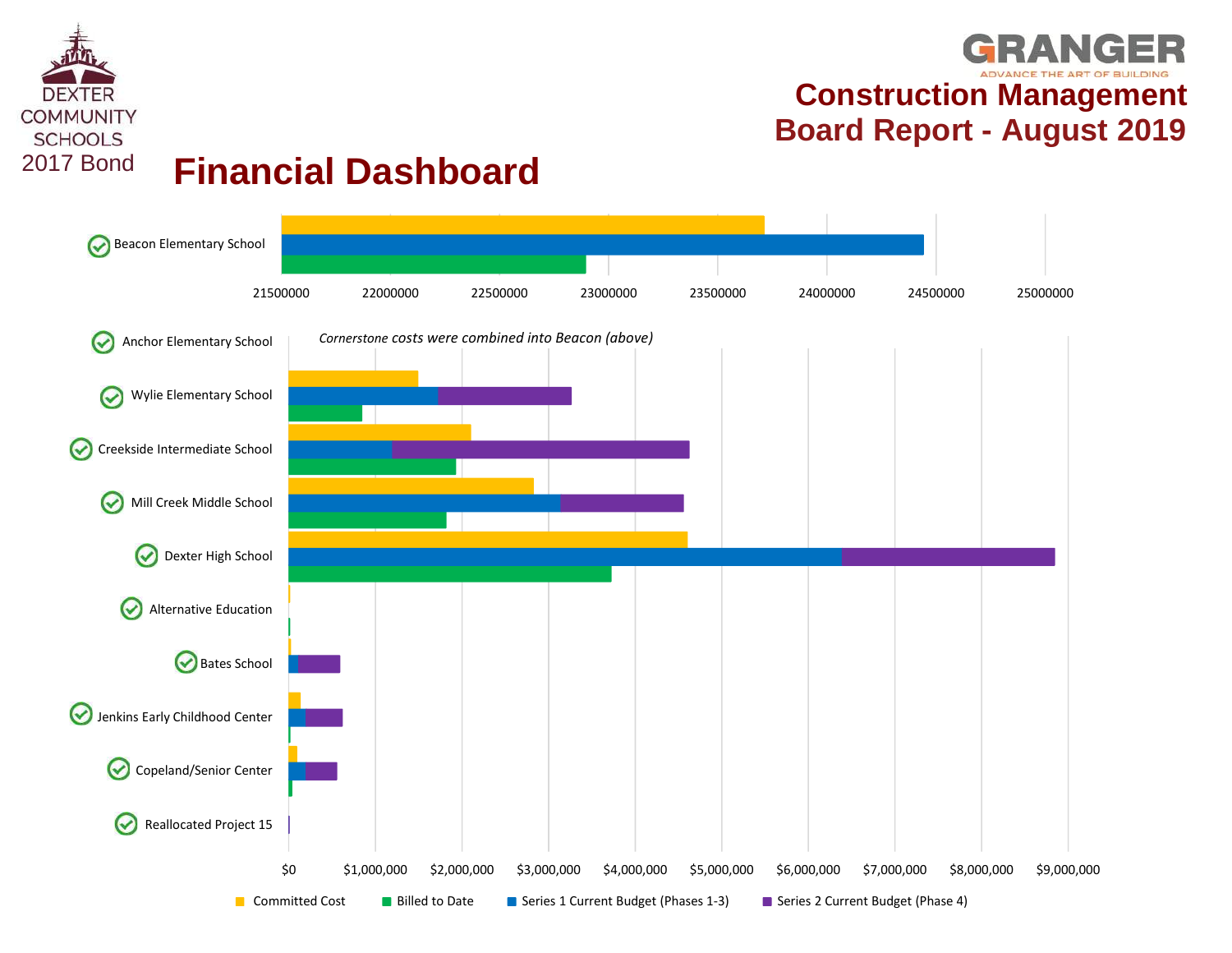

## **GRANGER Construction Management**

# **Board Report - August 2019**<br> **Board Report - August 2019**<br>
2017 Bond

| <b>Summary</b>                                    |                                        |                           |                                               | Series 1 (Phases 1-3)                  |                                         |                                                                                          |  |  |
|---------------------------------------------------|----------------------------------------|---------------------------|-----------------------------------------------|----------------------------------------|-----------------------------------------|------------------------------------------------------------------------------------------|--|--|
| <b>Description of Work</b>                        | <b>Total Original</b><br><b>Budget</b> | Original<br><b>Budget</b> | <b>Budget</b><br><b>Revisions</b>             | <b>Current Budget</b><br>$(Col 1 + 2)$ | <b>Committed</b><br><b>Project Cost</b> | <b>Variance from</b><br><b>Current Budget</b><br>$(Col 3-4)$<br><b>Surplus/(Deficit)</b> |  |  |
| <b>Construction Costs</b>                         |                                        |                           |                                               |                                        |                                         |                                                                                          |  |  |
| Project #01: K-2 Addition                         | \$21,871,604                           | \$23,970,985              | \$99,957                                      | \$24,070,942                           | \$23,657,320                            | \$413,622                                                                                |  |  |
| Project #02: Cornerstone Elementary School        | \$1,691,649                            |                           | Project #2 was combined into Project #1 above |                                        |                                         |                                                                                          |  |  |
| Project #03: Wylie Elementary School              | \$3,236,902                            | \$1,780,799               | \$(49,386)                                    | \$1,731,413                            | \$1,487,727                             | \$243,686                                                                                |  |  |
| Project #04: Creekside Intermediate School        | \$4,618,636                            | \$1,235,407               | \$(34,560)                                    | \$1,200,847                            | \$2,107,442                             | \$(906,595)                                                                              |  |  |
| Project #05: Mill Creek Middle School             | \$5,024,640                            | \$3,292,280               | \$(146, 299)                                  | \$3,145,981                            | \$3,042,221                             | \$103,760                                                                                |  |  |
| Project #06: Dexter High School                   | \$8,710,776                            | \$6,239,614               | \$152,806                                     | \$6,392,420                            | \$4,733,625                             | \$1,658,795                                                                              |  |  |
| Project #07: Alternative Education                | \$158,258                              | \$158,258                 | \$(158, 258)                                  | \$-                                    |                                         | \$-                                                                                      |  |  |
| Project #08: Bates School                         | \$586,113                              | \$118,112                 | Տ-                                            | \$118,112                              | \$18,600                                | \$99,512                                                                                 |  |  |
| Project #09: Jenkins Early Childhood Center       | \$616,713                              | \$303,464                 | \$(100, 613)                                  | \$202,851                              | \$131,289                               | \$71,562                                                                                 |  |  |
| Project #10: Copeland/Senior Center               | \$552,422                              | \$200,246                 | \$-                                           | \$200,246                              | \$89,893                                | \$110,354                                                                                |  |  |
| Projects #11-15                                   | \$135,270                              | \$65,635                  | \$(267,181)                                   | \$(201, 546)                           |                                         | \$(201,546)                                                                              |  |  |
| <b>CM General Conditions Costs</b>                | \$912,158                              | \$716,690                 | Տ-                                            | \$716,690                              | \$716,690                               | Տ-                                                                                       |  |  |
| <b>Construction Manager Services</b>              | \$2,966,611                            | \$2,581,186               |                                               | \$2,581,186                            | \$2,581,186                             | \$-                                                                                      |  |  |
| <b>SUBTOTAL CM Responsibility</b>                 | \$51,081,752                           | \$40,662,676              | \$(503, 534)                                  | \$40,159,142                           | \$38,565,994                            | \$1,593,148                                                                              |  |  |
| Project #07: Alternative Ed (Owner Managed)       | \$633,496                              | \$633,496                 | \$259,031                                     | \$892,527                              | \$892,527                               | \$-                                                                                      |  |  |
| <b>TOTAL 2017 Bond Construction Project Costs</b> | \$51,715,248                           | \$41,296,172              | \$(244,503)                                   | \$41,051,669                           | \$39,458,521                            | \$1,593,148                                                                              |  |  |
| Project #6: DHS Fields Work (from 2008 Bond)      | \$600,000                              | \$600,000                 | \$-                                           | \$600,000                              | \$600,000                               | \$-                                                                                      |  |  |
| <b>TOTAL Construction Project Costs</b>           | \$52,315,248                           | \$41,896,172              | \$(244,503)                                   | \$41,651,669                           | \$40,058,521                            | \$1,593,148                                                                              |  |  |

*Amounts are through August 2019 billing.*

*Series 2 work is anticipated to start in 2022 and reporting will be shown at that time.*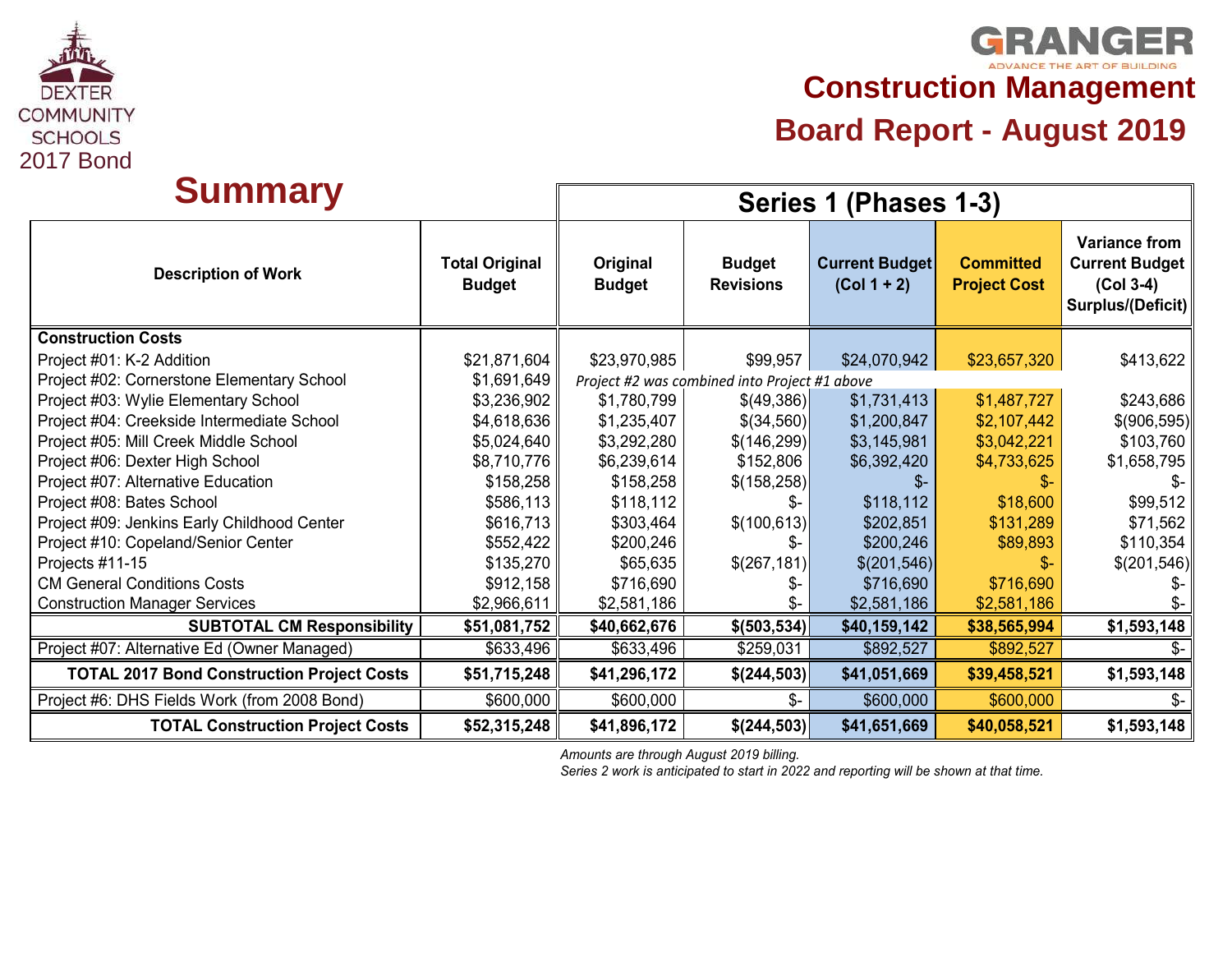



| <b>UURIONITI</b><br><b>SCHOOLS</b><br><b>2017 Bond</b> | <b>Active Projects Status</b>                                     |              |                                      | <b>Board Report - August 2019</b>                |
|--------------------------------------------------------|-------------------------------------------------------------------|--------------|--------------------------------------|--------------------------------------------------|
|                                                        | <b>Building</b>                                                   | <b>Start</b> | <b>Target Dates</b><br><b>Finish</b> | <b>Status</b>                                    |
|                                                        | <b>Creekside Quad Softball Fields</b>                             | 7-2018       | 10-2019                              | <b>Construction in Progress</b><br>$\odot$       |
|                                                        | <b>Wylie Locker Room Renovation</b>                               | 10-2018      | 8-2019                               | Completed<br>$\bm{\omega}$                       |
|                                                        | <b>Mill Creek Band Addition</b>                                   | 10-2018      | 8-2019                               | Completed<br>$\bm{\omega}$                       |
|                                                        | <b>Mill Creek Flex Addition</b>                                   | 10-2018      | 10-2019                              | <b>Construction in Progress</b><br>$\bm{\omega}$ |
|                                                        | <b>Mill Creek Renovations</b>                                     | 10-2018      | 8-2019                               | <b>Mostly Completed</b><br>$\bm{\omega}$         |
|                                                        | <b>Creekside Wrestling Room</b>                                   | 4-2019       | 8-2019                               | Completed<br>$\bm{\omega}$                       |
|                                                        | District Wide Plumbing, Toilet<br><b>Partitions, Locker Rooms</b> | 7-2019       | 12-2019                              | <b>Construction in Progress</b><br>$\bm{\omega}$ |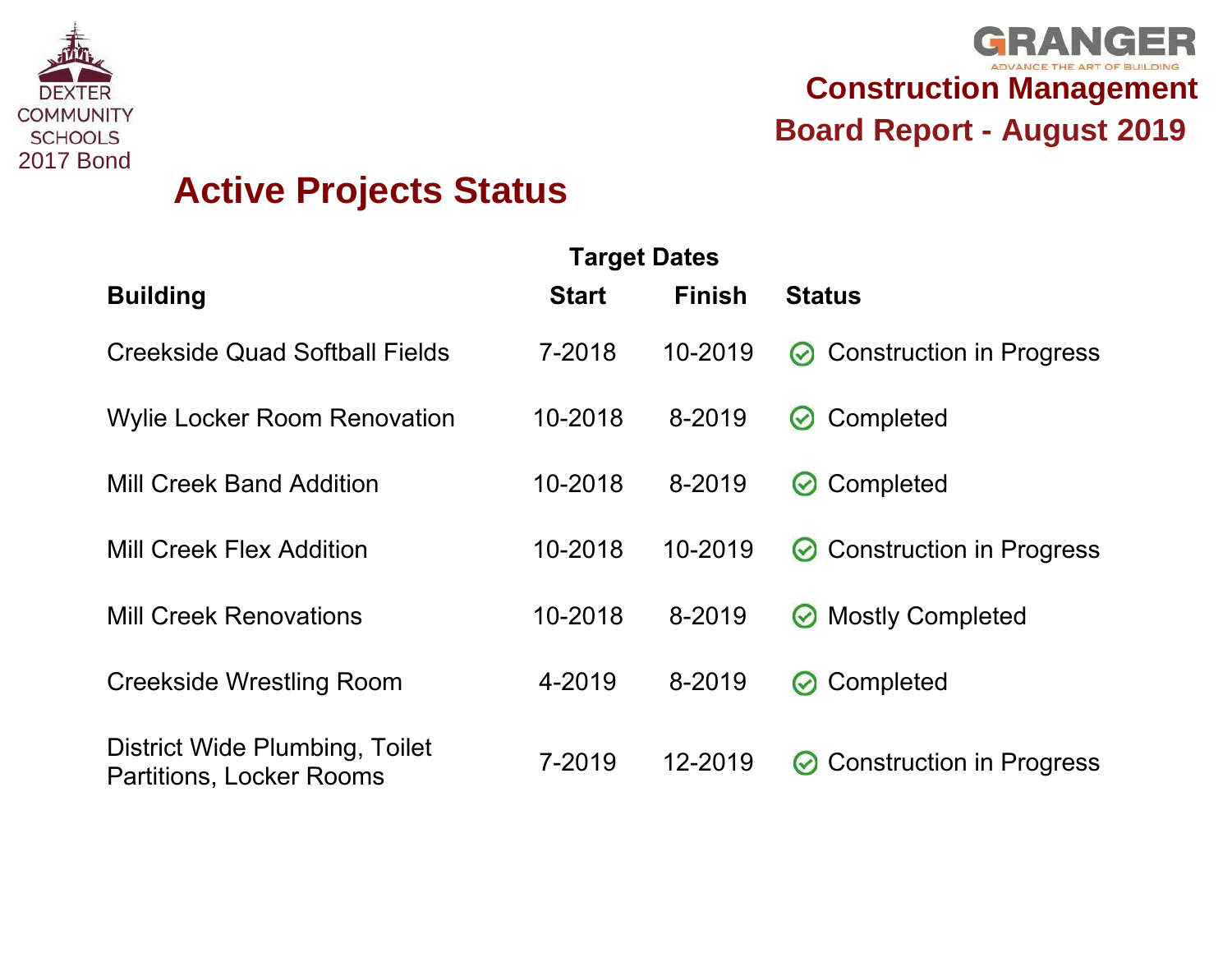

### **GRANGER Construction Management**

| <b>2017 Bond</b>                                                                                                   | 2017<br>2018 |              |                         |  |             |  |                         |    |     |              |                                          |                         |                         |                 |             | 2019 |             |   |   |                                 |   |                                |   |             |                        |  |         |                       |                |   |
|--------------------------------------------------------------------------------------------------------------------|--------------|--------------|-------------------------|--|-------------|--|-------------------------|----|-----|--------------|------------------------------------------|-------------------------|-------------------------|-----------------|-------------|------|-------------|---|---|---------------------------------|---|--------------------------------|---|-------------|------------------------|--|---------|-----------------------|----------------|---|
|                                                                                                                    | J            | $\mathsf{A}$ | $\overline{\mathbf{s}}$ |  | $O$ $N$ $O$ |  | $\overline{\mathsf{J}}$ | F. | l M | $\mathsf{A}$ | M                                        | $\overline{\mathsf{J}}$ | $\overline{\mathsf{J}}$ | $\overline{A}$  |             |      | $S$ $O$ $N$ | D | J | F.                              | M | $\mathsf{A}$                   | M |             | $\frac{1}{2}$          |  | $A$ $S$ |                       | $O$   N        | D |
| K-2 Addition                                                                                                       |              |              |                         |  |             |  |                         |    |     |              | <b>New Construction</b>                  |                         |                         |                 |             |      |             |   |   |                                 |   |                                |   |             |                        |  |         |                       |                |   |
| Cornerstone                                                                                                        |              |              |                         |  |             |  |                         |    |     |              | <b>Renovations with new construction</b> |                         |                         |                 |             |      |             |   |   |                                 |   |                                |   |             |                        |  |         |                       |                |   |
| Wylie                                                                                                              |              |              |                         |  |             |  |                         |    |     |              |                                          |                         |                         |                 |             |      |             |   |   |                                 |   |                                |   |             |                        |  |         |                       |                |   |
| Pool Chemical Room Ventilation                                                                                     |              |              |                         |  |             |  |                         |    |     |              |                                          |                         |                         |                 |             | Oct  |             |   |   |                                 |   |                                |   |             |                        |  |         |                       |                |   |
| <b>Office Relocation</b>                                                                                           |              |              |                         |  |             |  |                         |    |     |              |                                          |                         |                         |                 |             |      |             |   |   |                                 |   | November 2018 - August 2019    |   |             |                        |  |         |                       |                |   |
| Office to Flex Space Renovation                                                                                    |              |              |                         |  |             |  |                         |    |     |              |                                          |                         |                         |                 |             |      |             |   |   |                                 |   | November 2018 - September 2019 |   |             |                        |  |         |                       |                |   |
| Pool Locker Room Renovations                                                                                       |              |              |                         |  |             |  |                         |    |     |              |                                          |                         |                         |                 |             |      |             |   |   |                                 |   |                                |   |             | <b>Jun-Aug 2019</b>    |  |         |                       |                |   |
| <b>Mechanical Room Flooding</b>                                                                                    |              |              |                         |  |             |  |                         |    |     |              |                                          |                         |                         |                 |             |      |             |   |   |                                 |   |                                |   |             |                        |  |         |                       |                |   |
| <b>Creekside</b>                                                                                                   |              |              |                         |  |             |  |                         |    |     |              |                                          |                         |                         |                 |             |      |             |   |   |                                 |   |                                |   |             |                        |  |         |                       |                |   |
| Roundabout 4th Leg                                                                                                 |              |              |                         |  |             |  |                         |    |     |              |                                          |                         | Jun-Aug <sup>'18</sup>  |                 |             |      |             |   |   |                                 |   |                                |   |             |                        |  |         |                       |                |   |
| <b>Quad Fields</b>                                                                                                 |              |              |                         |  |             |  |                         |    |     |              |                                          |                         |                         |                 |             |      |             |   |   | <b>July 2018 - October 2019</b> |   |                                |   |             |                        |  |         |                       |                |   |
| Wrestling Locker Room                                                                                              |              |              |                         |  |             |  |                         |    |     |              |                                          |                         |                         |                 |             |      |             |   |   |                                 |   |                                |   | May -Aug 19 |                        |  |         |                       |                |   |
| Al Ritt Turf Replacement, Windows, Media Room Upgrades, Band Instrument Storage, Mechanical Upgrades (Summer 2022) |              |              |                         |  |             |  |                         |    |     |              |                                          |                         |                         |                 |             |      |             |   |   |                                 |   |                                |   |             |                        |  |         |                       |                |   |
| <b>Mill Creek</b>                                                                                                  |              |              |                         |  |             |  |                         |    |     |              |                                          |                         |                         |                 |             |      |             |   |   |                                 |   |                                |   |             |                        |  |         |                       |                |   |
| <b>Special Education Renovation</b>                                                                                |              |              |                         |  |             |  |                         |    |     |              |                                          |                         | Jun-Aug '18             |                 |             |      |             |   |   |                                 |   |                                |   |             |                        |  |         |                       |                |   |
| Flex Learning Space Addition                                                                                       |              |              |                         |  |             |  |                         |    |     |              |                                          |                         |                         |                 |             |      |             |   |   |                                 |   | November 2018 - October 2019   |   |             |                        |  |         |                       |                |   |
| Band Addition & Orchestra Renovation                                                                               |              |              |                         |  |             |  |                         |    |     |              |                                          |                         |                         |                 |             |      |             |   |   |                                 |   | November 2018 - September 2019 |   |             |                        |  |         |                       |                |   |
| Locker Room & Misc Other Renovations (Summer 2022)                                                                 |              |              |                         |  |             |  |                         |    |     |              |                                          |                         |                         |                 |             |      |             |   |   |                                 |   |                                |   |             |                        |  |         |                       |                |   |
| <b>High School</b>                                                                                                 |              |              |                         |  |             |  |                         |    |     |              |                                          |                         |                         |                 |             |      |             |   |   |                                 |   |                                |   |             |                        |  |         |                       |                |   |
| <b>Artificial Turf Fields</b>                                                                                      |              |              |                         |  |             |  |                         |    |     |              |                                          |                         |                         |                 | Jun-Nov '18 |      |             |   |   |                                 |   |                                |   |             |                        |  |         |                       |                |   |
| Flex Learning Addition & Collaboration Lab (? Options under discussion)                                            |              |              |                         |  |             |  |                         |    |     |              |                                          |                         |                         |                 |             |      |             |   |   |                                 |   |                                |   |             |                        |  |         |                       |                |   |
| Flooring, Locker Room Renovations & Science Ventilation                                                            |              |              |                         |  |             |  |                         |    |     |              |                                          |                         |                         |                 |             |      |             |   |   |                                 |   |                                |   |             | June - October 2019    |  |         |                       |                |   |
| CPA Renovations & Pool Equipment Room, Tennis Courts Renovations (Summer 2022)                                     |              |              |                         |  |             |  |                         |    |     |              |                                          |                         |                         |                 |             |      |             |   |   |                                 |   |                                |   |             |                        |  |         |                       |                |   |
| <b>Alternative Education</b>                                                                                       |              |              |                         |  |             |  |                         |    |     |              |                                          |                         |                         |                 |             |      |             |   |   |                                 |   |                                |   |             |                        |  |         |                       |                |   |
| New Building                                                                                                       |              |              |                         |  |             |  |                         |    |     |              | Not a Granger/TMP project                |                         |                         |                 |             |      |             |   |   |                                 |   |                                |   |             |                        |  |         |                       |                |   |
| <b>Bates School</b>                                                                                                |              |              |                         |  |             |  |                         |    |     |              |                                          |                         |                         |                 |             |      |             |   |   |                                 |   |                                |   |             |                        |  |         |                       |                |   |
| <b>Administration Relocation</b>                                                                                   |              |              |                         |  |             |  |                         |    |     |              |                                          |                         |                         |                 |             |      |             |   |   |                                 |   |                                |   |             |                        |  |         |                       | Oct - Dec 2019 |   |
| Misc Mechanical & Electrical (Summer 2022)                                                                         |              |              |                         |  |             |  |                         |    |     |              |                                          |                         |                         |                 |             |      |             |   |   |                                 |   |                                |   |             |                        |  |         |                       |                |   |
| <b>Jenkins Early Childhood Center</b>                                                                              |              |              |                         |  |             |  |                         |    |     |              |                                          |                         |                         |                 |             |      |             |   |   |                                 |   |                                |   |             |                        |  |         |                       |                |   |
| Baby House Roof Replacement                                                                                        |              |              |                         |  |             |  |                         |    |     |              |                                          |                         |                         | <b>Aug-Sept</b> |             |      |             |   |   |                                 |   |                                |   |             |                        |  |         |                       |                |   |
| Gates, Toilet Rooms, Drinking Fountains                                                                            |              |              |                         |  |             |  |                         |    |     |              |                                          |                         |                         |                 |             |      |             |   |   |                                 |   |                                |   |             | June - October 2019    |  |         |                       |                |   |
| <b>Exterior Improvements</b>                                                                                       |              |              |                         |  |             |  |                         |    |     |              |                                          |                         |                         |                 |             |      |             |   |   |                                 |   |                                |   |             |                        |  |         |                       |                |   |
| Reconfigure Parking Lot (Summer 2022)                                                                              |              |              |                         |  |             |  |                         |    |     |              |                                          |                         |                         |                 |             |      |             |   |   |                                 |   |                                |   |             |                        |  |         |                       |                |   |
| Misc Mechanical & Electrical (Summer 2022)                                                                         |              |              |                         |  |             |  |                         |    |     |              |                                          |                         |                         |                 |             |      |             |   |   |                                 |   |                                |   |             |                        |  |         |                       |                |   |
| <b>Copeland/Senior Ctr</b>                                                                                         |              |              |                         |  |             |  |                         |    |     |              |                                          |                         |                         |                 |             |      |             |   |   |                                 |   |                                |   |             |                        |  |         |                       |                |   |
| Sr. Center Bathrooms Renovation                                                                                    |              |              |                         |  |             |  |                         |    |     |              |                                          |                         |                         |                 |             |      |             |   |   |                                 |   |                                |   |             |                        |  |         | <b>Aug - Dec 2019</b> |                |   |
| <b>District Wide</b>                                                                                               |              |              |                         |  |             |  |                         |    |     |              |                                          |                         |                         |                 |             |      |             |   |   |                                 |   |                                |   |             |                        |  |         |                       |                |   |
| Plumbing                                                                                                           |              |              |                         |  |             |  |                         |    |     |              |                                          |                         |                         |                 |             |      |             |   |   |                                 |   |                                |   |             | April - September 2019 |  |         |                       |                |   |
| Door Replacements, Flooring (partial), Toilet Partitions                                                           |              |              |                         |  |             |  |                         |    |     |              |                                          |                         |                         |                 |             |      |             |   |   |                                 |   |                                |   |             | April - December 2019  |  |         |                       |                |   |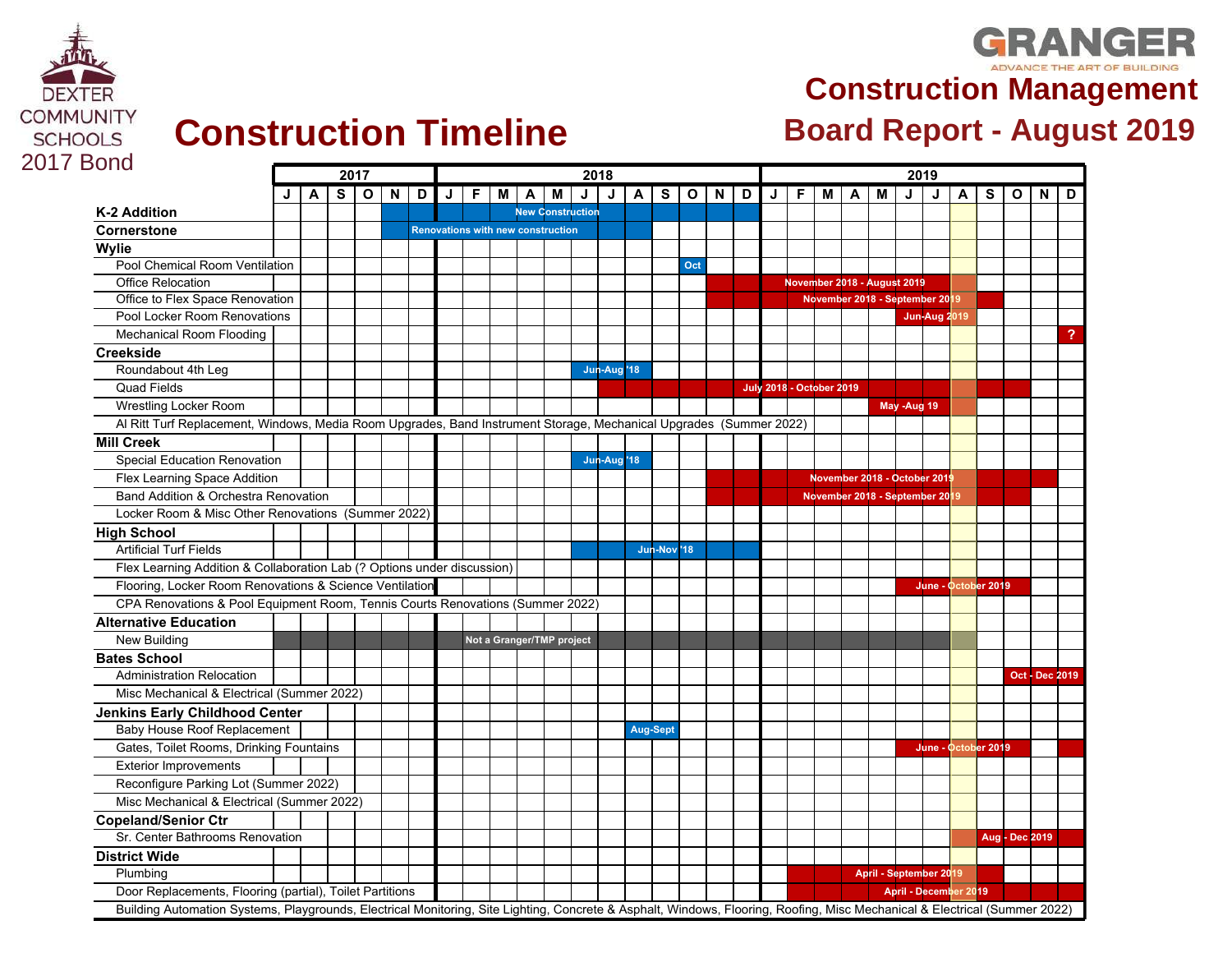

## **GRANGER Construction Management EQMMUNITY**<br> **Board Report - August 2019**<br> **Provide Board Report - August 2019**<br> **Provide Board Report - August 2019**